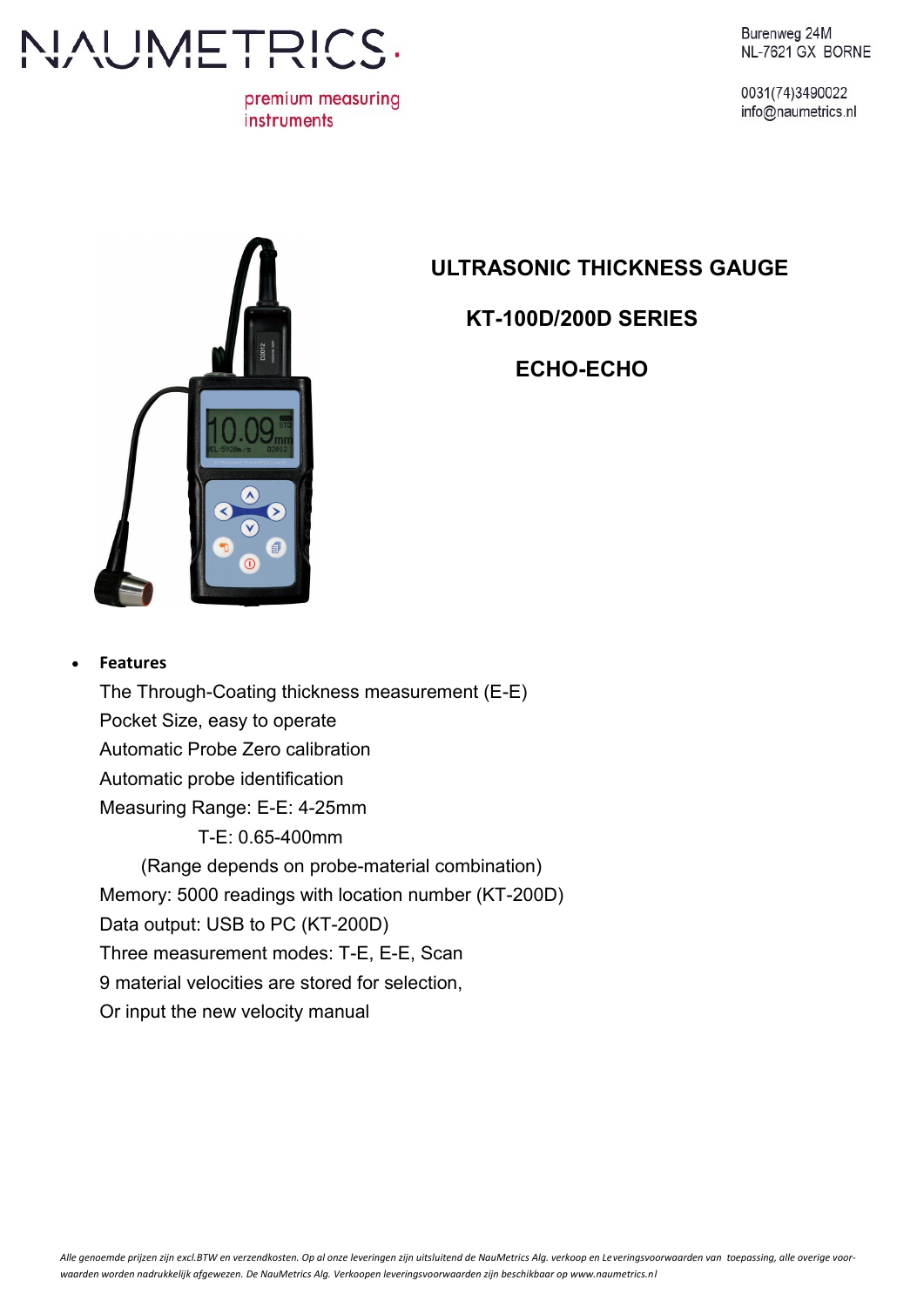## **Technical Specification**

| Specification       |                                                       |                                        | KT-100D KT-200D |  |
|---------------------|-------------------------------------------------------|----------------------------------------|-----------------|--|
| Measurement<br>mode | Transmit-echo                                         | -Standard measurement: For Normal      |                 |  |
|                     | Echo-Echo                                             | The metal wall thickness is accurately |                 |  |
|                     | Scan                                                  | Thickness value at 10 measurements per |                 |  |
| Probe identify      | Auto                                                  |                                        |                 |  |
| Probe zero          | Auto at power up and continuously during the measure- |                                        |                 |  |
| Gain adjust         |                                                       | Auto gain adjustment                   |                 |  |
| Memory              | 5000 groups                                           |                                        |                 |  |
| Output              | USB to PC                                             |                                        |                 |  |
| Measuring           | $E-E: 4-25mm$                                         |                                        |                 |  |
| Resolution          | $0.01$ mm $(0.001$ inch) for thickness up to 99.99 mm |                                        |                 |  |

|                        | Information Dis- Measurement reading, Probe type, Velocity,                                                           |  |
|------------------------|-----------------------------------------------------------------------------------------------------------------------|--|
| play                   | Measurement mode, measurement symbol, Battery                                                                         |  |
| Velocity range         | 9 material velocities are stored for selection, or entre the<br>new velocity manually ( $1000 \text{ m/s}$ -9999 m/s) |  |
| Vel. measure-<br>ment  | Simply calibrate when a material's velocity is unknown                                                                |  |
| Display                | 128 x 64 graphics LCD monochrome                                                                                      |  |
| <b>Battery Type</b>    | 2 AAA alkaline                                                                                                        |  |
| <b>Battery</b> life    | Up to 50 hours (without Backlight)                                                                                    |  |
| Shut off               | Auto, 2 Min., 5 Min., or never shut off delectable                                                                    |  |
| Work. Tempera-<br>ture | $-20^{\circ}$ C-50 $^{\circ}$ C                                                                                       |  |
| Unit                   | Mm/inch                                                                                                               |  |
| Dimensions             | $115$ mm x 64mm x 27mm                                                                                                |  |
| Weight                 | 220g                                                                                                                  |  |